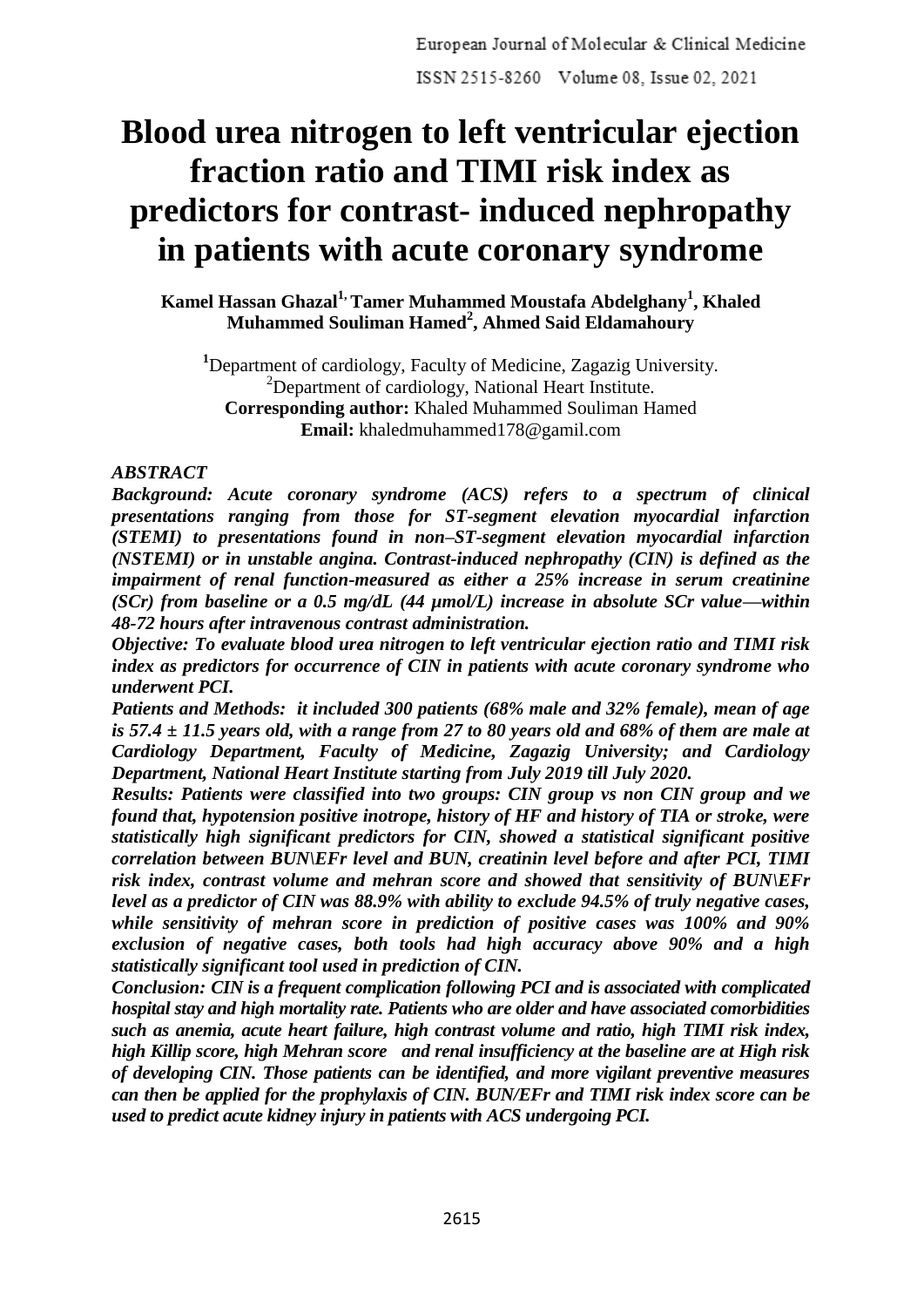European Journal of Molecular & Clinical Medicine ISSN 2515-8260 Volume 08, Issue 02, 2021

# **Introduction**

Acute coronary syndrome refers to a spectrum of clinical presentations ranging from those for ST-segment elevation myocardial infarction to presentations found in non–ST-segment elevation myocardial infarction or in unstable angina. It is almost always associated with rupture of an atherosclerotic plaque and partial or complete thrombosis of the infarct-related artery**(1)**.

Contrast-induced nephropathy is defined as the impairment of renal function measured as either a 25% increase in serum creatinine from baseline or a 0.5 mg/dL (44 µmol/L) increase in absolute SCr value within 48-72 hours after intravenous contrast administration. For renal insufficiency to be attributable to contrast administration, it should be acute, usually occurring within 2-3 days (although it has been suggested that renal insufficiency developing up to 7 days post–contrast administration be considered CIN); it should also not be attributable to any other identifiable cause of renal failure Contrast-induced nephropathy is a common and potentially severe complication in patients with acute coronary syndrome who were undergoing percutaneous coronary intervention. The presence of CIN is also associated with increased morbidity and mortality **(2)**. CIN is one of the leading causes of hospitalacquired acute kidney injury. It is associated with a significantly higher risk of in hospital and 1-year mortality, even in patients who do not need dialysis. There is a complicated relationship between CIN, comorbidity, and mortality. Most patients who develop CIN do not die from renal failure. Death, if it does occur, is more commonly from either a preexisting non renal complication or a procedural complication **(3)**. The incidence of CIN ranges from 2 to 30% due to variations in study populations, clinical settings, and CIN definitions **(4)**.

#### **Aim of the work**

To assess the role of BUN to LVEF ratio and TIMI risk index as predictors for occurrence of CIN in patients with ACS who underwent PCI and to improve risk stratification of CIN to decrease morbidity and mortality in patients with ACS who underwent PCI.

#### **Patients and methods**

•**Type of Study**: Cohort study

•**Study Setting**: at Cardiology Department, Faculty of Medicine, Zagazig University; and Cardiology Department, National Heart Institute.

•**Study Period:** starting from July 2019 till July 2020.

•**Inclusion Criteria:** Adults (>18 years). All Patients with ACS who were treated by PCI.

•**Exclusion Criteria**: Patients who have chronic renal failure and on dialysis, Exposure to contrast within the preceding 5 days, Coincidental other emergent situations e.g: gastrointestinal bleeding, Patients who had not been had serum creatinine or Echocardiography at admission or lacked follow up, Patients who had had hematologic diseases, Patients who died during angiography or PCI.

•**Sampling Method**: Simple random sampling.

•**Sample Size:** 300 patients.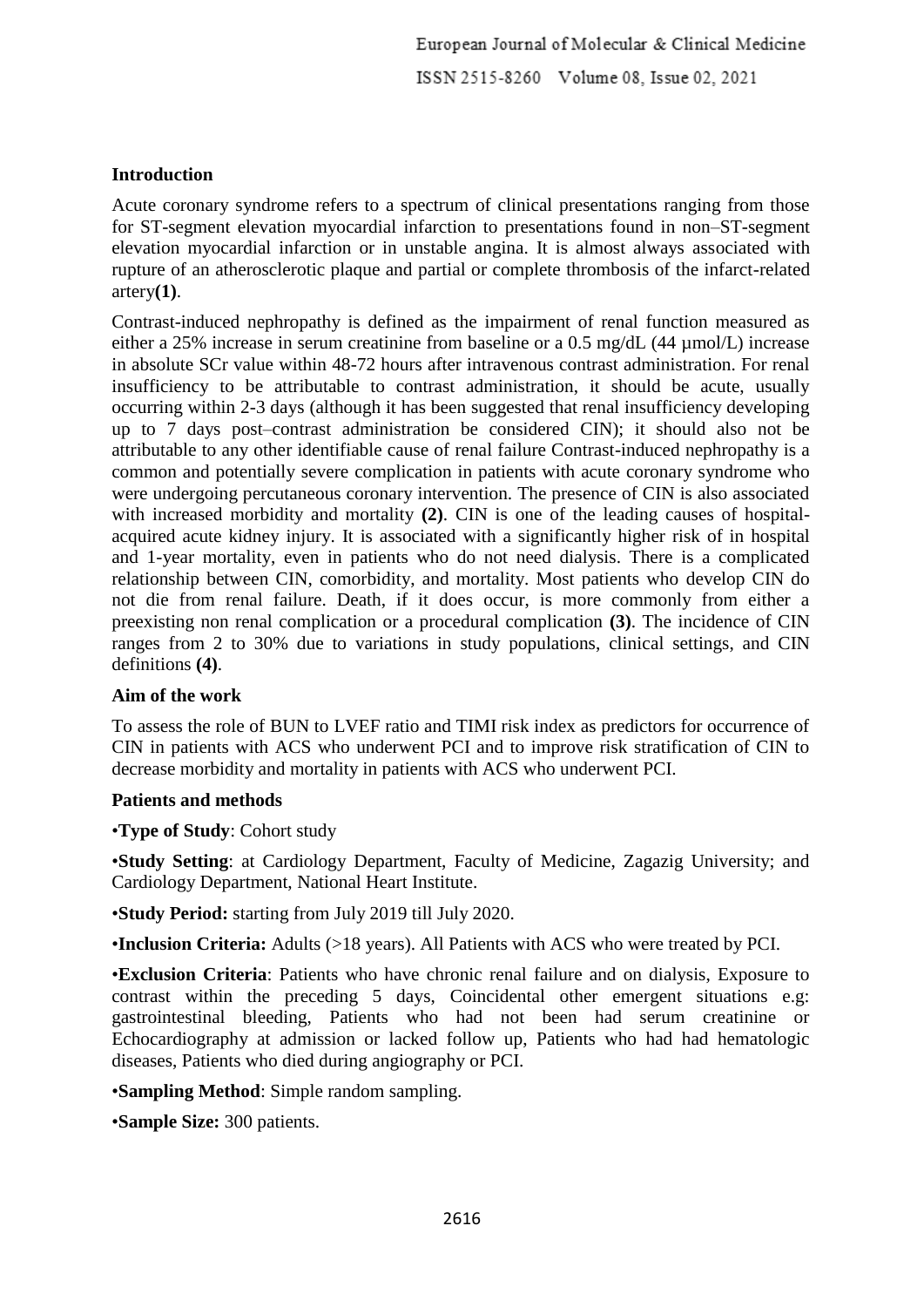European Journal of Molecular & Clinical Medicine

ISSN 2515-8260 Volume 08, Issue 02, 2021

•**Ethical Considerations:** Clear explanation of the study was made for all cases and a written informed consent was taken for each. The study protocol was approved by Ethical Committee and Institutional Review Board (IRB) of Zagazig University.

# **Methods**

**Initial Assessment**: All patients were initially seen.

Thorough examination and assessment were carried out. This included:

**1.History:** Demographic data including name, age, sex, residence, occupation, marital status, special habits of medical and surgical importance and current diabetes mellitus, dyslipidemia and hypertension. Previous PCI procedures and previous CABG, Other co-morbid conditions, such as previous cerebrovascular stroke, renal impairment, and the presence of peripheral vascular diseases. Smoking index is calculated.

**2. Examination:** General examination for vital signs (blood pressure, heart rate, respiratory rate and temperature) and body weight. Other systems examination.

Chest and heart auscultation were done.

**3.Investigation:** Laboratory investigations: Blood urea nitrogen, serum creatinine and other routine labs (CBC, Cardiac enzymes, Blood glucose level, Lipid profile) were measured for all patients. Serum creatinine was measured at admission and follow up serum creatinine was measured every day for the following 3 days post PCI. Blood urea nitrogen may also serve as a comprehensive marker reflecting impaired cardiology function and neurohormonal activation. Blood urea nitrogen: It has been shown that BUN was associated with mortality in patients with acute myocardial infarction. Because BUN reflects both glomerular filtration rate and neurohormonal activations, it may serve as a marker of CIN compared with creatinine. The left ventricular ejection fraction was found to be a predictor for CIN in other risk models.

**Electrocardiography:** A 12-lead surface ECG was done for each patient on admission and daily during CCU stay. These ECGs were used to assess the degree of ST-segment elevation before initiating mechanical reperfusion therapy. Complete electrocardiography shows types of acute coronary syndrome. The electrocardiograms were recorded at a paper speed of 25 mm/s and an amplification of 10 mm/mV

**Echocardiography:** We used GE VIVID IQ portable and Siemens ACUSON X700 Echocardiography machines to assess LVEF. The biplane method of disks (modified Simpson's rule) is the currently recommended two-dimensional method to assess LVEF. Modified Simpson method (biplane method of disks) is a modality requiring area tracings of LV cavity. The American Society of Echocardiography recommends this method for measuring LVEF. This method requires the measurement of LVEF by tracing the endocardial border in both the apical four-chamber and two-chamber views in end-systole and enddiastole. These tracings eventually divide the LV cavity into a predetermined number of disks.

**Coronary Angiography and PCI procedure**: All patients were given 600 mg clopidogrel, 300 mg aspirin, UFH/LMWH (low-dose unfractionated heparin, 50 U/kg, while the standarddose of unfractionated heparin is 85 U/kg during the procedure and continued during hospital stay unless contraindicated, in addition to the conventional anti-ischemic and antianginal treatment as nitrates.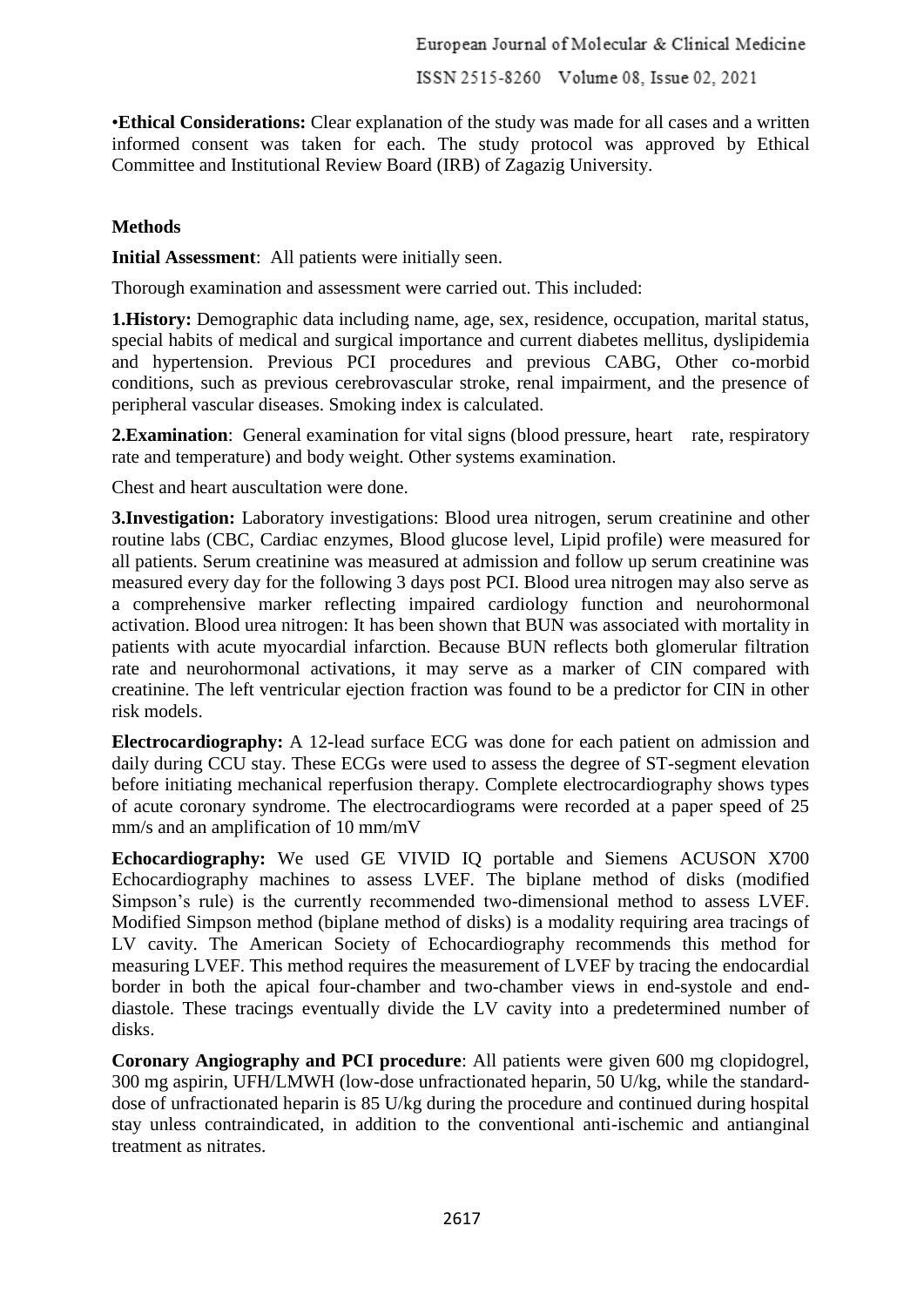# **Results**

In our study, the CIN group (59.7  $\pm$  16.01) was older than the non CIN group (56.7  $\pm$ 11.1). There was significant decrease in hemoglobin level in CIN group compared with non CIN group. There was no significant relation between DM, Dyslipidemia and CIN. There was significant correlation between creatinine level pre- and post-PCI and development of CIN. There was high significant relation between TIMI risk index and Killip score among CIN group. The Mehran score was significant in predicting the occurrence of CIN.

Sensitivity of BUN\EFr level as a predictor of CIN was 88.9% with ability to exclude 94.5% of truly negative cases, while sensitivity of mehran score in prediction of positive cases was 100% and 90% exclusion of negative cases, both tools had high accuracy above 90% and a high statistically significant tool used in prediction of CIN.

|                                       |                         | <b>CIN</b><br>$N=27$ |               |     | <b>Non-CIN</b><br>$N = 273$ | t-test         | ${\bf P}$            |
|---------------------------------------|-------------------------|----------------------|---------------|-----|-----------------------------|----------------|----------------------|
| Age $\gamma$ years                    |                         |                      |               |     |                             |                | 0.66                 |
| Mean $\pm SD$                         |                         | $59.7 \pm 16.01$     |               |     | $56.7 \pm 11.1$             | 0.46           | <b>NS</b>            |
|                                       |                         | N                    | $\frac{0}{0}$ | N   | $\frac{0}{0}$               | $\mathbf{X}^2$ | P value              |
| <b>Gender</b>                         | <b>Male</b>             | 21                   | 77.8          | 183 | 67                          | 0.44           | 0.51                 |
|                                       | <b>Female</b>           | 6                    | 22.2          | 90  | 33                          |                | <b>NS</b>            |
| <b>Smoking</b>                        |                         | 9                    | 33.3          | 93  | 34.1                        | <b>Fisher</b>  | 0.97 <sub>NS</sub>   |
| DM                                    |                         | 15                   | 55.6          | 147 | 53.8                        | <b>Fisher</b>  | 0.91 NS              |
| <b>Hypertension</b>                   |                         | 15                   | 55.6          | 129 | 47.3                        | <b>Fisher</b>  | $0.63$ NS            |
| <b>Hypotension\</b> positive inotrope |                         | 12                   | 44.4          | 9   | 3.3                         | <b>Fisher</b>  | < 0.001<br><b>HS</b> |
| <b>Dyslipidemia</b>                   |                         | 12                   | 44.4          | 54  | 19.8                        | <b>Fisher</b>  | $0.09$ NS            |
| <b>History of HF</b>                  |                         | 21                   | 77.8          | 12  | 4.4                         | <b>Fisher</b>  | < 0.001<br><b>HS</b> |
| <b>CAD</b>                            |                         | 9                    | 33.3          | 66  | 24.2                        | <b>Fisher</b>  | $0.34$ NS            |
| <b>Previous PCI</b>                   |                         | 6                    | 22.2          | 60  | 22                          | <b>Fisher</b>  | $0.99$ NS            |
| Prior to TIA\ stroke or DVT           |                         | 21                   | 77.8          | 18  | 6.7                         | <b>Fisher</b>  | < 0.001<br><b>HS</b> |
| <b>HR</b>                             | <b>Mean</b><br>$\pm SD$ | $80.6 \pm 24.3$      |               |     | $86.2 \pm 9.9$              | $1.22*$        | $0.22$ NS            |
| <b>SBP</b>                            | <b>Mean</b><br>$\pm SD$ | $120 \pm 27.7$       |               |     | $130.9 \pm 16.2$            | $1.03*$        | 0.34 <sub>NS</sub>   |
| <b>DBP</b>                            | <b>Mean</b><br>$\pm SD$ | $77.9 \pm 15.5$      |               |     | $84.1 \pm 12.1$             | $1.05*$        | $0.33$ NS            |

# **Table (1): Relation between CIN development and basic characteristics of the studied groups.**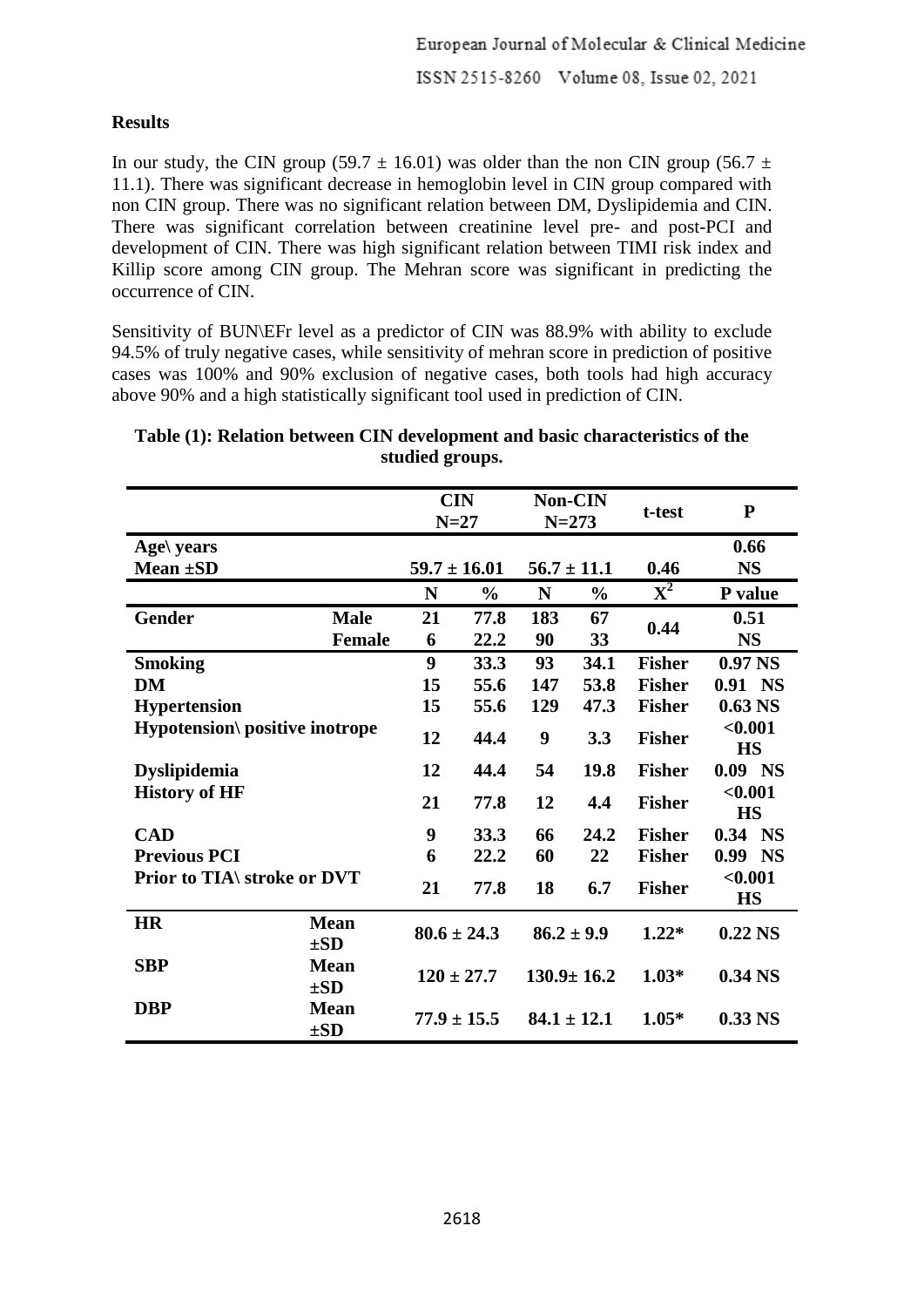|                        | <b>CIN</b>      | <b>Non-CIN</b>  |        |                    |  |
|------------------------|-----------------|-----------------|--------|--------------------|--|
|                        | $N=27$          | $N = 273$       | t-test | P value            |  |
|                        | <b>Mean ±SD</b> | Mean $\pm SD$   |        |                    |  |
|                        | (range)         | (range)         |        |                    |  |
| <b>LVEF</b>            | $43.6 \pm 6.97$ | $51.98 \pm 5.5$ |        |                    |  |
|                        | $32 - 54$       | $40 - 65$       | 3.12   | $0.01$ S           |  |
|                        | $9.8 \pm 1.4$   | $11.4 \pm 1.17$ | 2.87   | 0.03 S             |  |
| HGB                    | $7.5 - 13$      | $8.7 - 14$      |        |                    |  |
|                        | $38.9 \pm 5.24$ | $27.6 \pm 4.14$ |        |                    |  |
| <b>BUN</b>             | $35 - 50$       | $18 - 38$       | 5.53   | 0.001 S            |  |
| <b>Creatinin pre-</b>  | $1.5 \pm 0.48$  | $0.87 \pm 0.22$ |        |                    |  |
| <b>PCI</b>             | $0.8 - 2.2$     | $0.3 - 1.3$     | 7.14   | $< 0.001$ HS       |  |
| <b>Creatinin post-</b> | $2.93 \pm 0.41$ | $0.84 \pm 0.24$ | 10.64  |                    |  |
| <b>PCI</b>             | $2.4 - 3.5$     | $0.4 - 1.4$     |        | $<\!\!0.001$<br>HS |  |
| <b>BUN\EFR</b>         | $0.96 \pm 0.16$ | $0.54 \pm 0.12$ |        | < 0.001            |  |
|                        | $0.75 - 1.14$   | $0.29 - 0.8$    | 7.01   | <b>HS</b>          |  |

**Table (2): Relation between CIN development and assessment data among studied groups.**

**Table (3): Relation between CIN development and clinical data among both studied groups.**

|                                     | <b>CIN</b><br>$N=27$ | <b>Non-CIN</b><br>$N = 273$ | $\overline{\textbf{X}^2}$<br>t-test <sup>*</sup> | <b>P</b> value     |
|-------------------------------------|----------------------|-----------------------------|--------------------------------------------------|--------------------|
| Contrast volume (cc)                |                      |                             |                                                  |                    |
| Mean $\pm SD$                       | $227.8 \pm 50.7$     | $158.5 \pm 50.2$            | $9.61*$                                          | 0.003              |
| (Range)                             | $(150 - 300)$        | $(50 - 300)$                |                                                  | S                  |
| Affected vessel $n$ (%)             |                      |                             |                                                  |                    |
| <b>Single vessel</b>                | $9(33.3\%)$          | 183(67%)                    | <b>Fisher</b>                                    | $0.04$ S           |
| <b>Two vessels</b>                  | $14(44.4\%)$         | 54 (19.8%)                  | <b>Fisher</b>                                    | 0.08 <sub>NS</sub> |
| <b>MVD</b>                          | $6(22.2\%)$          | $36(13.2\%)$                | <b>Fisher</b>                                    | 0.46 <sub>NS</sub> |
| <b>Balloon or stenting n</b> $(\%)$ |                      |                             |                                                  |                    |
| Yes                                 | 24 (88.9%)           | 228 (83.5%)                 | <b>Fisher</b>                                    | 0.68               |
| N <sub>0</sub>                      | $3(11.1\%)$          | $135(16.5\%)$               |                                                  | <b>NS</b>          |

**Table (4): Distribution of ACS types among both studied groups.**

| ACS                                                 | <b>CIN</b><br>$N=27$                    | <b>Non-CIN</b><br>$N=273$                     | $\mathbf{X}^2$ | P value    |
|-----------------------------------------------------|-----------------------------------------|-----------------------------------------------|----------------|------------|
| <b>STEMI</b><br><b>Non-STEMI</b><br>Unstable angina | $27(100\%)$<br>$0(0.0\%)$<br>$0(0.0\%)$ | $186(68.1\%)$<br>$54(18.7\%)$<br>$36(13.2\%)$ | 4.04           | 0.13<br>NS |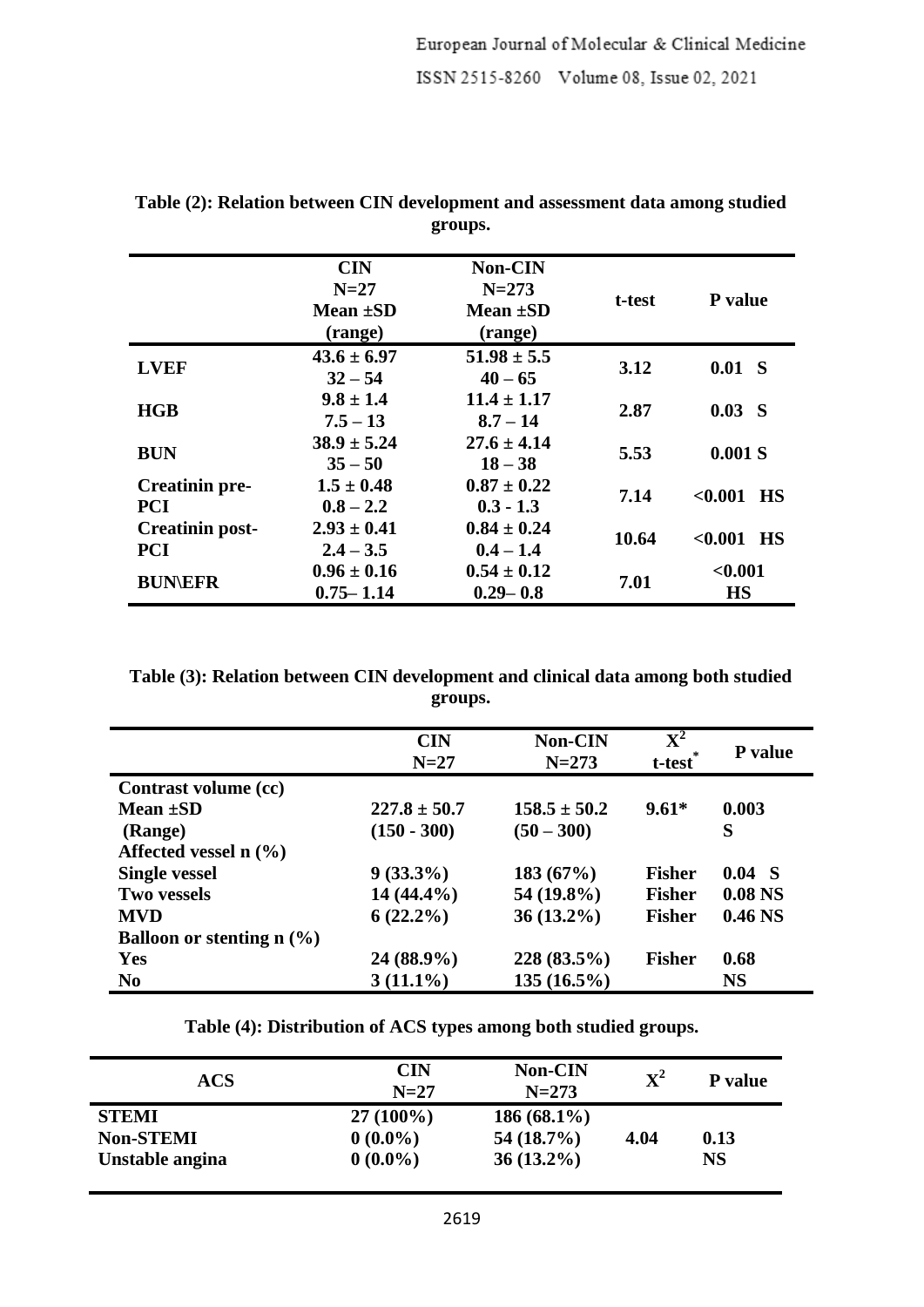|                        | <b>CIN</b><br>$N=27$ | <b>Non-CIN</b><br>$N = 273$ | $\mathbf{X}^2$<br>$\textbf{MW}^*$ | P value   |
|------------------------|----------------------|-----------------------------|-----------------------------------|-----------|
| <b>TIMI</b> risk index |                      |                             |                                   |           |
| Mean $\pm SD$          | $45 \pm 18.1$        | $20.9 \pm 8.51$             | $4.71$ <sup>*</sup>               | < 0.001   |
| <b>Median (Range)</b>  | $38(26-84)$          | $20(6-63)$                  |                                   | <b>HS</b> |
| <b>Mehran score</b>    |                      |                             |                                   |           |
| Mean $\pm SD$          | $8.78 \pm 5.1$       | $5 \pm 3.39$                | $2.36^*$                          | 0.02      |
| <b>Median (Range)</b>  | $7(3-19)$            | $3(0-16)$                   |                                   | S         |
| Killip class $n$ (%)   |                      |                             |                                   |           |
|                        | $12(44.4\%)$         | $222(81.3\%)$               |                                   |           |
| $\mathbf{2}$           | $6(22.2\%)$          | $42(15.4\%)$                | 16.04                             | 0.001     |
| 3                      | $6(22.2\%)$          | $3(1.1\%)$                  |                                   | S         |
| 4                      | $3(11.1\%)$          | $6(2.2\%)$                  |                                   |           |

**Table (5): Diagnostic scores among both studied groups.**

**Table (6): Validity data of BUN\EFr level and mehran score as predictors of CIN among studied cases.**

|                     | <b>BUN\EFr</b>        | <b>Mehran score</b>  |
|---------------------|-----------------------|----------------------|
| <b>Cut off</b>      | >0.6                  | >6.5                 |
| <b>AUC (95% CI)</b> | $0.924(0.807 - 1.04)$ | $0.998(0.993-1.003)$ |
| <b>Sensitivity</b>  | 88.9%                 | 100%                 |
| <b>Specificity</b>  | 94.5%                 | 98.9%                |
| <b>PVP</b>          | 61.5%                 | 90%                  |
| <b>PVN</b>          | 98.9%                 | 100%                 |
| <b>Accuracy</b>     | 93%                   | 99%                  |
| <b>P</b> - value    | < 0.001<br><b>HS</b>  | < 0.001<br><b>HS</b> |

**Table (7): correlation between BUN\EFr and other clinical data of the studied patients.**

|                             | <b>BUNEFr</b> |                      |  |
|-----------------------------|---------------|----------------------|--|
|                             | R             | P value              |  |
| Age                         | 0.180         | <b>NS</b><br>0.201   |  |
| <b>HR</b>                   | 0.282         | 0.121<br><b>NS</b>   |  |
| <b>SBP</b>                  | $-0.331$      | 0.231<br><b>NS</b>   |  |
| <b>DBP</b>                  | $-0.183$      | 0.504<br><b>NS</b>   |  |
| <b>LVEF</b>                 | $-0.723$      | <b>HS</b><br>< 0.001 |  |
| HGB                         | $-0.324$      | < 0.001<br><b>HS</b> |  |
| <b>BUN</b>                  | 0.339         | < 0.001<br><b>HS</b> |  |
| <b>Creatinin before PCI</b> | 0.598         | < 0.001<br><b>HS</b> |  |
| <b>Creatinin after PCI</b>  | 0.276         | <b>HS</b><br>< 0.001 |  |
| Contrast volume             | 0.371         | < 0.001<br><b>HS</b> |  |
| <b>TIMI</b> risk index      | 0.580         | < 0.001<br><b>HS</b> |  |
| <b>TIMI flow after PCI</b>  | 0.287         | < 0.001<br><b>HS</b> |  |
| <b>Mehran score</b>         | 0.397         | < 0.001<br>HS        |  |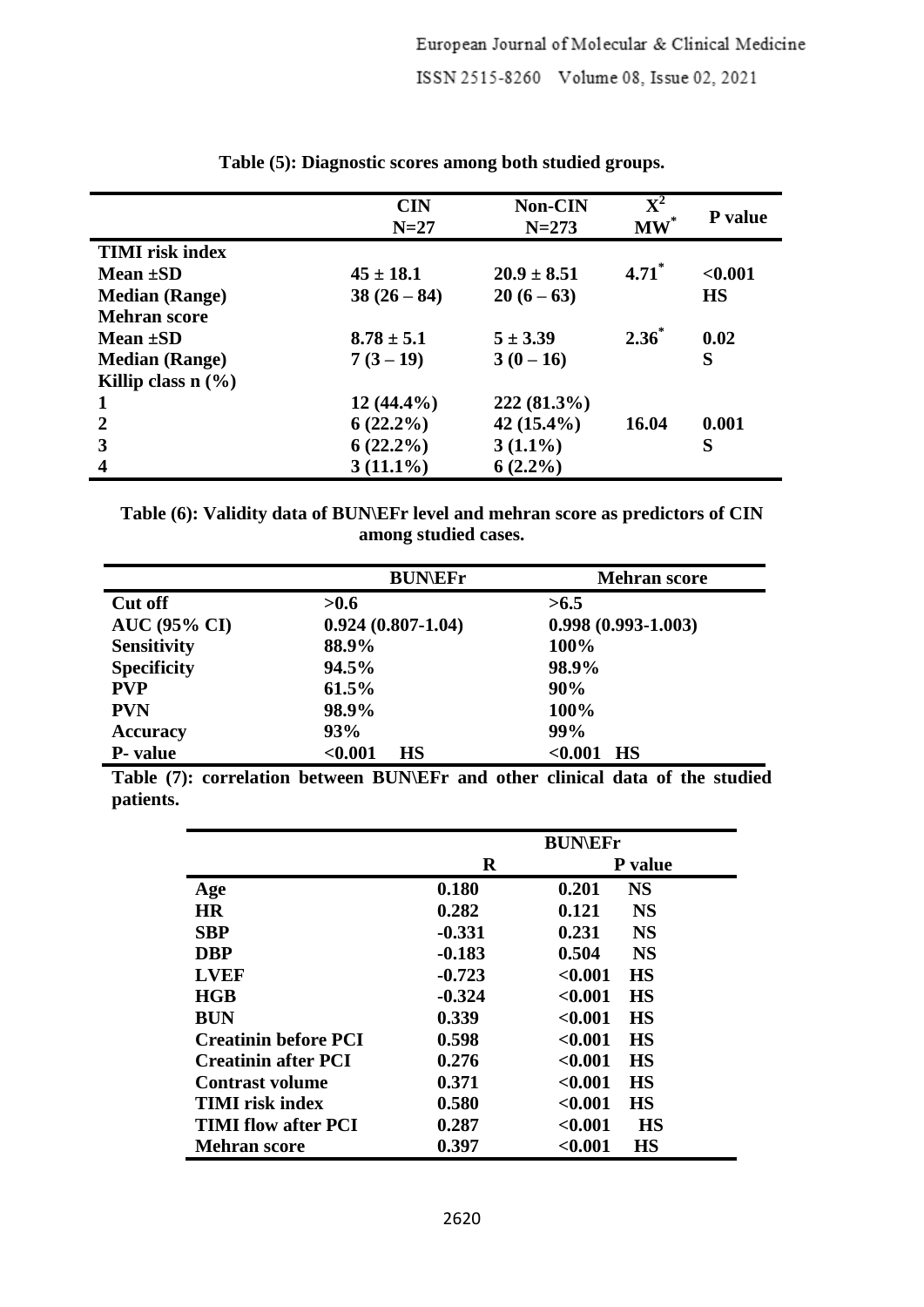|                               | <b>Multivariate analysis</b> |                 |            |  |  |
|-------------------------------|------------------------------|-----------------|------------|--|--|
| <b>Variables</b>              | B<br>95% CI                  |                 | P value    |  |  |
| <b>History of HF</b>          | 0.08                         | $0.398 - 1.05$  | 0.81 NS    |  |  |
| <b>Prior to TIA or stroke</b> | $-0.032$                     | $0.213 - 1.83$  | 0.04<br>S  |  |  |
| $Hypotension\$<br>positive    | 0.120                        | $0.435 - 2.14$  | S<br>0.02  |  |  |
| inotrope                      |                              |                 |            |  |  |
| <b>LVEF</b>                   | 0.002                        | $0.02 - 0.321$  | 0.564      |  |  |
| <b>HGB</b>                    | 0.435                        | 0.753-1.34      | 0.212      |  |  |
| <b>BUN</b>                    | 1.824                        | $0.27 - 2.982$  | 0.243      |  |  |
| <b>BUN\EFr</b>                | $-0.001$                     | 1.24-3.34       | 0.001<br>S |  |  |
| <b>TIMI</b> risk index        | $-0.921$                     | 0.432-4.912     | S<br>0.004 |  |  |
| <b>Mehran score</b>           | 0.002                        | $0.523 - 2.45$  | S<br>0.007 |  |  |
| <b>Creatinine pre-PCI</b>     | $-0.923$                     | $0.532 - 1.76$  | 0.123      |  |  |
| <b>Creatinine post-PCI</b>    | $-0.005$                     | $0.032 - 0.832$ | 0.09       |  |  |
| <b>Contrast volume</b>        | 0.004                        | $1.12 - 5.23$   | S<br>0.02  |  |  |
| <b>MVD</b>                    | 0.005                        | $0.213 - 675$   | 0.06       |  |  |
| Killip class $>2$             | $-0.007$                     | 0.342-0.934     | 0.432      |  |  |
| <b>Furosemide usage</b>       | 0.001                        | $0.13 - 0.97$   | 0.114      |  |  |
|                               |                              |                 | <b>NS</b>  |  |  |
| <b>LM</b> vs affection        | 0.002                        | $0.234 - 1.03$  | 0.32       |  |  |
|                               |                              |                 | <b>NS</b>  |  |  |

**Table (8): multivariate analysis of significant predictors of CIN among studied patients.**

**Table (9): correlation between mehran score and other clinical data of the studied patients.**

|                              |          | <b>Mehran score</b>  |  |  |
|------------------------------|----------|----------------------|--|--|
|                              | r        | P value              |  |  |
| Age                          | 0.09     | <b>NS</b><br>0.901   |  |  |
| <b>HR</b>                    | 0.201    | <b>NS</b><br>0.721   |  |  |
| <b>SBP</b>                   | $-0.101$ | <b>NS</b><br>0.631   |  |  |
| <b>DBP</b>                   | $-0.233$ | <b>NS</b><br>0.714   |  |  |
| <b>LVEF</b>                  | $-0.423$ | < 0.001<br><b>HS</b> |  |  |
| HGB                          | $-0.524$ | < 0.001<br><b>HS</b> |  |  |
| <b>BUN</b>                   | 0.439    | < 0.001<br><b>HS</b> |  |  |
| <b>Creatinine before PCI</b> | 0.498    | <b>HS</b><br>< 0.001 |  |  |
| <b>Creatinine after PCI</b>  | 0.366    | < 0.001<br><b>HS</b> |  |  |
| <b>Contrast volume</b>       | 0.344    | < 0.001<br><b>HS</b> |  |  |
| TIMI risk index              | 0.580    | < 0.001<br><b>HS</b> |  |  |
| <b>TIMI flow after PCI</b>   | 0.287    | < 0.001<br><b>HS</b> |  |  |

#### **Discussion**

Contrast-induced nephropathy is a possible complication of coronary diagnostic and interventional procedures. Its development has been associated with increased in-hospital and long-term morbidity and mortality, prolonged hospitalization, and long-term renal impairment **(1).** CIN is an acute kidney injury that follows intravascular administration of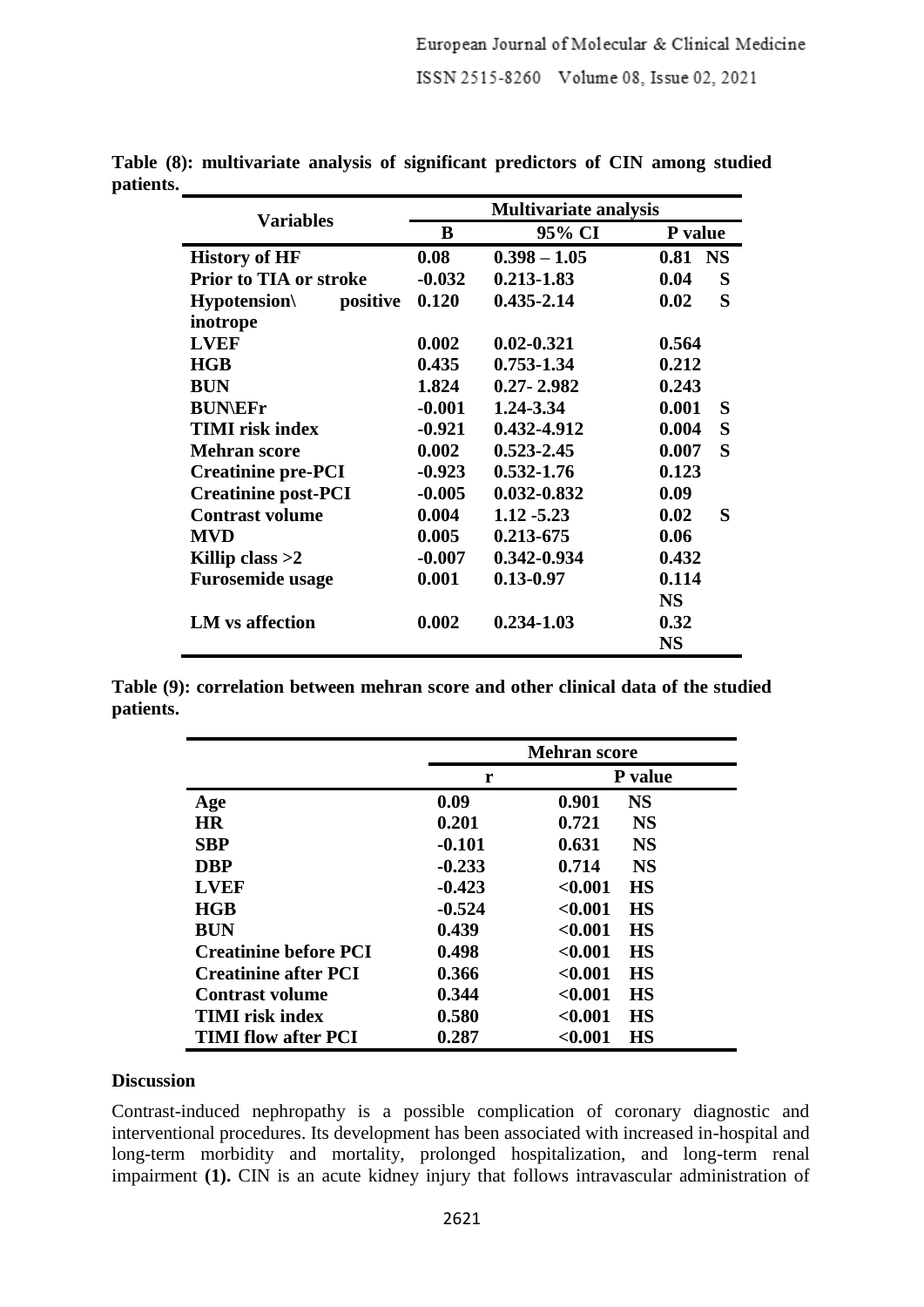radio-opaque contrast media in susceptible individuals. It remains responsible for a third of all hospital-acquired acute kidney injury and affects between 1% and 2% of the general population. Acute kidney injury is defined as any of the following: increase in Serum Creatinine (SCr) by  $\geq 0.3$  mg/dl ( $\geq 26.5$  µmol/l) within 48 hours; OR increase in SCr to  $\geq 1.5$ times baseline, which is known or presumed to have occurred within prior 7 days; OR Urine volume <0.5 ml/kg/h for 6 hours. TIMI risk index for ST-Elevation Myocardial Infarction (STEMI) is a simple risk score designed to be used at initial presentation to predict 30-day mortality in STEMI patients treated with fibrinolytics. The TRI is a continuous index derived from three readily available clinical variables and is calculated using the equation: (heart rate  $\times$  [age/10]2/systolic blood pressure). But in our study used it was used for ACS patients with significant correlation.

The current study was done to evaluate blood urea nitrogen to left ventricular ejection ratio and TIMI risk index as predictors for occurrence of CIN in patients with acute coronary syndrome, who underwent PCI. It included 300 patients (204 male and 96 female), mean of age is  $57.4 \pm 11.5$  years old and with a range from 27 to 80 years old and 68% of them are male, 34% smokers, 54% diabetics, 48% hypertensive, 11% had past history of HF and 22% had history of previous PCI, 25% with CAD. It also shows that 71% of studied group had STEMI type of ACS, 17% were non- STEMI and only 12% had unstable angina, shows that 64% of the studied patients presented with single vessel affection and 14% only presented with MVD, 84% of them with balloon or stenting, and shows that 71% of studied group had STEMI type of ACS, 17% were non- STEMI and only 12% had unstable angina. It also shows that all patients with CIN had STEMI type of ACS versus 68.1% of non-CIN, there was non-STEMI and unstable angina cases among non-CIN group (18.7% and 13.2% respectively) with no significant difference among both groups.

In our study, the CIN group (59.7  $\pm$  16.01) was older than the non CIN group (56.7  $\pm$  11.1). This may be explained by the gradual decline of renal function which is a recognized feature of the aging process despite presence of wide variability in the rate of decline among individuals **(2).** Our study is concordant with **Kirris T. et al., (3)** which evaluated 1140 consecutive patients with ACS who were treated with PCI between January 2008 and July 2015 who presented with the diagnosis of ACS and underwent PCI shows that advanced age has high significant correlation with development of CIN. These findings also agree with **Marenzi et al. (4)** who stated that the age of CIN group was  $(67y \pm 12)$  while the age in non CIN group was  $(61y \pm 11)$ . Also, **Liu et al., (5),** stated that patients with CI-AKI were older and **Victor et al., (6)** showed significant increase in CI-AKI among patients with age >70 years.

Our study showed significant decrease in haemoglobin level in CIN group compared with non CIN group, this may be explained by that the decrease in the hemoglobin level was associated with decrease in renal tissue oxygenation with associated decrease in the kidney ability to function normally **(7).** This coincides with **Victor et al. (6)** who stated that the presence of anemia was associated with CIN and **Liu et al., (8)** who stated that CI-AKI group experienced a higher incidence of anemia.

It is also concordant with **Kaya A. et al., (9)** which included 963 patients who presented with the diagnosis of STEMI between September 2015 and January 2018 and underwent PCI and showed that there is significant correlation between low hemoglobin level and development of CIN. This is concordant with **Kirris T. et al., (3)** which evaluated 1140 consecutive patients with ACS who were treated with PCI between January 2008 and July 2015 who presented with the diagnosis of ACS and underwent PCI shows that anemia has high significant correlation with development of CIN. Our study showed that there was no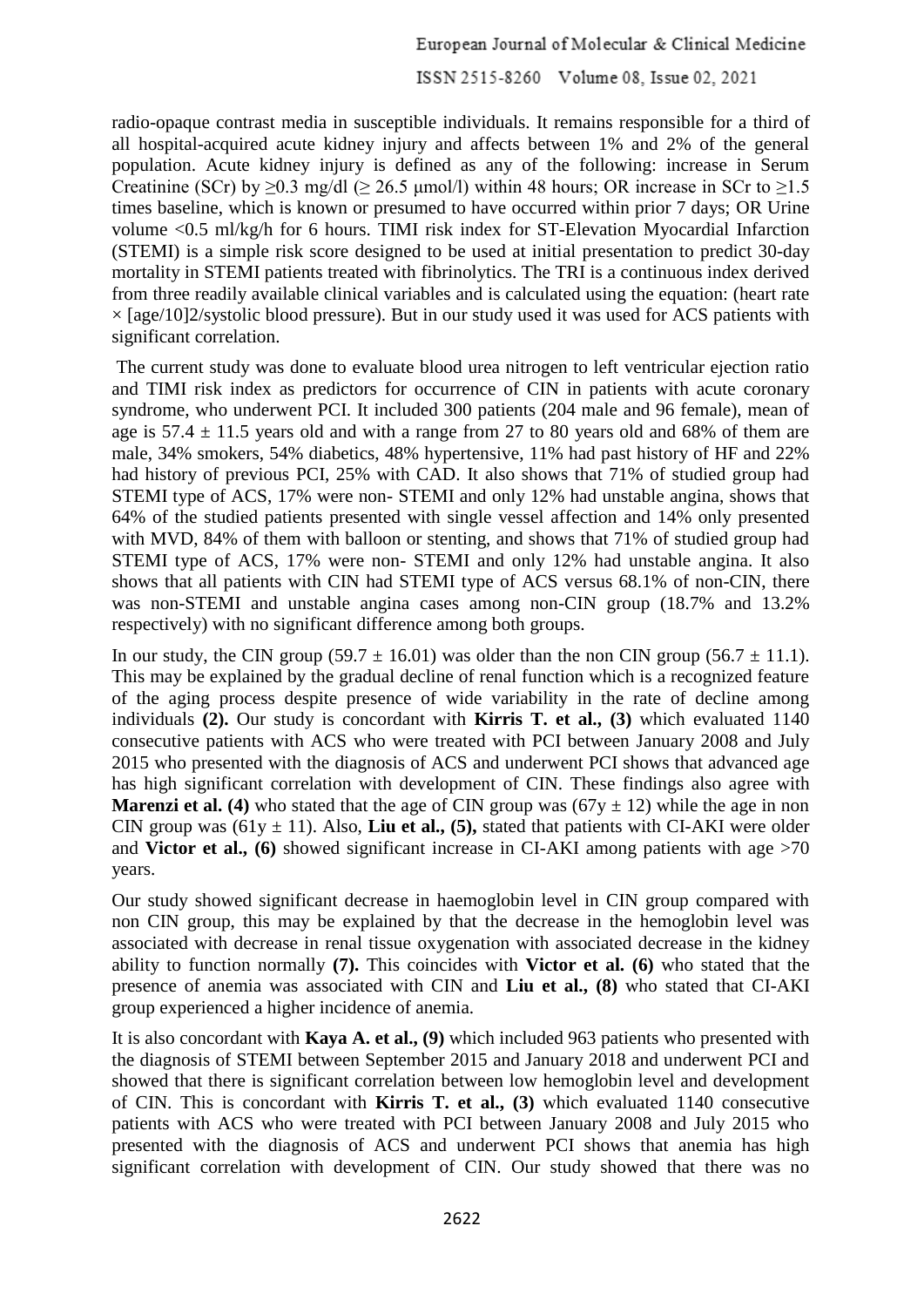significant relation between smoking, HTN and CIN which was disconcordant with **Wykrzykowska et al., (10)**, who studied 1208 who represented to CCU with Acute Coronary Syndrome, that reported smoking and hypertension had significant relation with CIN with p value  $(<.001$ ) for both and this may be due to the large number of patients included in the study. This is disconcordant with **Kirris T. et al., (3)** which shows that Hypertension and smoking has no significant correlation with development of CIN.

Our study showed that there was no significant relation between DM, Dyslipidemia and CIN which was concordant with **Wykrzykowska et al.**, (10), who studied 1208 who represented to CCU with Acute Coronary Syndrome that showed that there was no significant relation between ACEF score and the other risk factor DM, Dyslipidemia.

However, our study was disconcordant with **Kaya A. et al., (9)** in which there was high significant correlation between glucose level and development of CIN, Otherwise, there was no correlation between dyslipidemia and development of CIN. This is concordant with **Kirris T. et al., (3)** which showed that has no significant correlation between DM, Dyslipidemia and development of CIN. In our study, there is highly significant increase in incidence of HF, Prior TIA, Stroke or DVT in CIN group compared with non CIN group. This is concordant with **Kirris T. et al., (3)** which showed that there was significant correlation between history of HF, prior TIA, stroke or DVT and development of CIN. In our study, we found that there was significant decrease in EF in CIN group compared with non CIN group; this can be explained by the decrease in the tissue perfusion occurring in heart failure which is represented by ejection fraction with subsequent decrease in the renal GFR **(7).** This coincides with **Andò et al. (11)** that stated that patient with CIN had a more severe impairment of basal EF. Also, **Akkoyun et al. (12)** stated that CIN-positive patients had lower left ventricular ejection fraction. Similar results were obtained by **Kim et al. (13)** who stated that in multivariate logistic regression analyses, the development of CI-AKI was associated with left ventricular systolic dysfunction. **Gaskina et al. (14)** also stated that Patients with versus without CI-AKI were with lower LV EF  $(37\pm10\%$  versus  $41\pm14\%$ , p<0.05) and **Marenzi et al., (4)** stated that Patients developing CIN had lower left ventricular ejection fraction. Our study showed that there was highly significant increase in creatinine level before PCI and after PCI in CIN group compare with non CIN group , the higher creatinine level before, the higher creatinine level after PCI and this was concordant with Ando et al., (11), who studied 481 patients that referred to the Coronary Care Unit(CCU) of the University Hospital of Messina from January 2008 to June 2011 for primary PCI in the course of STEMI ,in being serum creatinine is independent predictors of AKI development after primary PCI for STEMI with p value  $(<0.001$ ).

Also, this was concordant with **Dziewierz et al., (15)**, 1425 patient with ACS admitted to 29 community hospitals of Poland. Data were collected during two separate enrollment periods: from February 2005 to March 2005 and from December 2005 to January 2006, in being serum creatinine is independent predictors of AKI development after elective with p value (<0.001). It is also concordant with **Kaya A. et al., (9)** which included 963 patients who presented with the diagnosis of STEMI between September 2015 and January 2018 and underwent PCI and showed that there is significant correlation between creatinine level preand post-PCI and development of CIN. In our study, there was significant increase in amount of used contrast volume in CIN group compared with non CIN group. This may be explained by vasoconstriction resulting in renal medullary hypoxia and direct toxicity caused by the contrast media to renal tubular cells. This result coincides with the results of **Marenzi et al., (4)** who stated that CIN patients received a higher volume of the contrast agent during PCI than patients without CIN. **Gaskina et al., (14)** who stated that CIN patients received a higher volume (282±94 versus 236±85 ml, p<0.05), **Narula et al., (16)** who stated that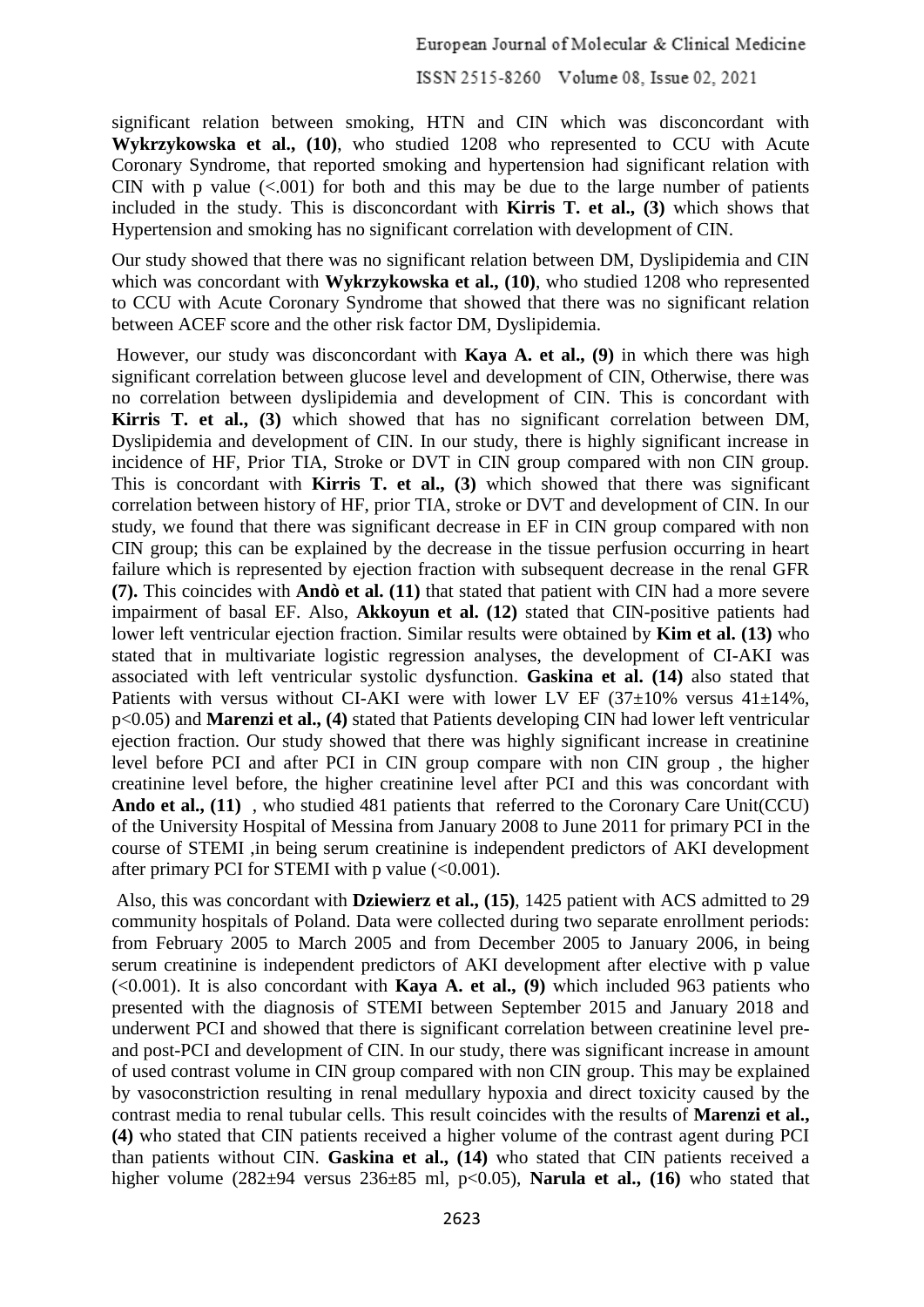contrast volume is an independent predictors of CI-AKI and **Marenzi et al., (17)** who stated that Patients who received more than the maximum contrast dose (contrast ratio >1) had a more complicated in-hospital clinical course and higher mortality rate (13% versus 2.8%; P <0.001) than did patients with a contrast ratio less than 1.

It is also concordant with **Kaya A. et al., (9)** which included 963 patients who presented with the diagnosis of STEMI between September 2015 and January 2018 and underwent PCI and showed that there is significant correlation between amount of contrast and development of CIN. On the other hand, **Liu et al. (8)** stated that there was no significant difference between two groups in Contrast volume.

This was concordant with **Singhal et al., (18)**, who studied 300 consecutive coronary artery disease patient streated with coronary angioplasty in North India, that showed that the dose of the contrast was highly significant with p value (0.00) as the contrast induced Nephropathy was associated with contrast volume more than 250 ml.

In our study, the Mehran score was significant in predicting the occurrence of CIN. This coincides with **Kul et al. (19)** that stated that Patients with CI-AKI had higher Mehran score. It also correlates with **R. Mehran et al., (20)** which concluded that Mehran's score is one of the most common risk scores in prediction of the risk for CIN.

Our study showed that sensitivity of BUN\EFr level as a predictor of CIN was 88.9% with ability to exclude 94.5% of truly negative cases, while sensitivity of mehran score in prediction of positive cases was 100% and 90% exclusion of negative cases, both tools had high accuracy above 90% and a high statistically significant tool used in prediction of CIN.

This is concordant with **Kirris T. et al., (3)** study which evaluated 1140 consecutive patients with ACS who were treated with PCI between January 2008 and July 2015 who presented with the diagnosis of ACS and underwent PCI shows that BUN\EFr has high significant correlation with development of CIN. Our study showed that there was high significant relation between TIMI risk index and Killip score among CIN group. TIMI risk index is an easily applicable simple and useful score which is obtained by the formulation of age, systolic blood pressure, and heart rate without laboratory parameters.

Our study showed that there was high significant relation between TIMI risk index and Killip score among CIN group. TIMI risk index has asensitivity 100% and 74.7% exclusion of negative while his accuracy was 77%. This is concordant with **Kaya A. et al., (9)** which included 963 patients who presented with the diagnosis of STEMI between September 2015 and January 2018 and underwent PCI shows that Killip score and TIMI risk index high significant correlation with development of CIN. The is concordant with **Kirris T. et al., (3)** which showed that there was significant correlation between that Killip score and TIMI risk index and development of CIN.

# **Conclusion**

CIN is a frequent complication following PCI and is associated with complicated hospital stay and high mortality rate. Patients who are older and have associated comorbidities such as anemia, acute heart failure, high contrast volume and ratio, high TIMI risk index, high Killip score, high Mehran score and renal insufficiency at the baseline are at High risk of developing CIN. Those patients can be identified, and more vigilant preventive measures can then be applied for the prophylaxis of CIN. BUN/EFr and TIMI risk index score can be used to predict acute kidney injury in patients with ACS undergoing PCI.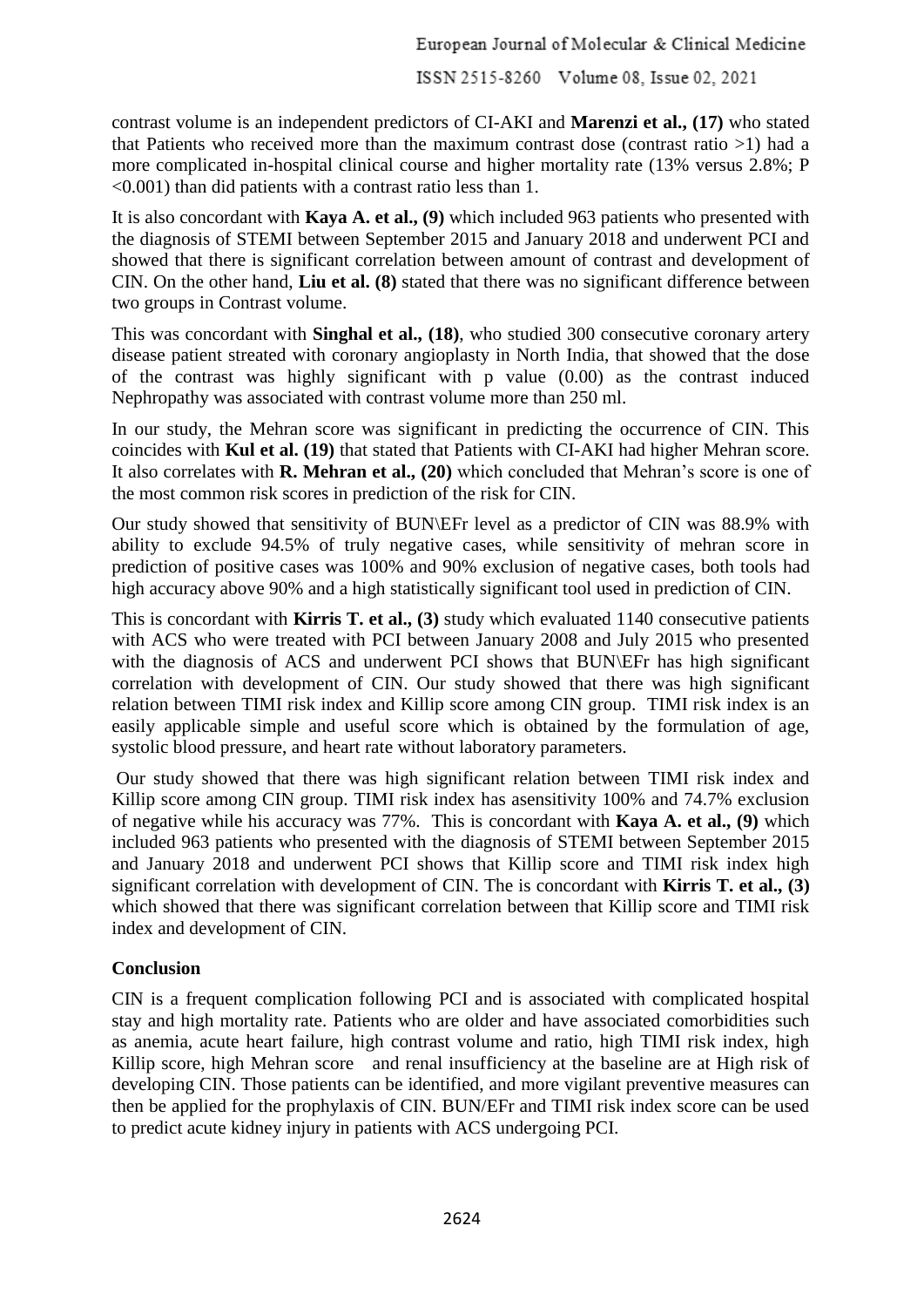# **References**

- **1. Lombardi, Marco; Molisana, Michela; Genovesi, Eugenio; De Innocentiis, Carlo; Limbruno, Ugo; Misuraca, Leonardo; Moretti, Luciano; Di Vito, Luca; Di Nicola, Marta; Zimarino, Marco<sup>a</sup> ; Renda, Giulia<sup>a</sup> ; De Caterina, Raffaele (2020).** Prevention of contrast-inducEd nephrop AThy with urin E alkalinization The TEATE study design, Journal of Cardiovascular Medicine: January - Volume 21 - Issue 1 - p 65-72.
- **2. Weinstein, J. R., & Anderson, S. (2010).** The aging kidney: physiological changes. Advances in chronic kidney disease, 17(4), 302-307.
- **3. Kiris T, Avci E., Celik A. (2019).** Association of the blood urea nitrogen-to-left ventricular ejection fraction ratio with contrast-induced nephropathy in patients with acute coronary syndrome who underwent percutaneous coronary intervention International Urology and Nephrology 51:475–481.
- **4. Marenzi, G., Lauri, G., Assanelli, E., Campodonico, J., De Metrio, M., Marana, I.,&**  Bartorelli, A. L. (2004). Contrast-induced nephropathy in patients undergoing primary angioplasty for acute myocardial infarction. Journal of the American College of Cardiology; 44(9): 1780-1785.
- **5. Liu L**, **Huang C, Liao W, Chen S, Cai S. (2020).** Smoking behavior and smoking index as prognostic indicators for patients with esophageal squamous cell carcinoma who underwent surgery: A large cohort study in Guangzhou, China. Tob Induc Dis.; 18:9. Published 2020 Feb 12. doi:10.18332/tid/117428.
- **6. Victor, S.M., A. Gnanaraj, S. VijayaKumar, et al. (2014).** "Risk scoring system to predict contrast induced nephropathy following percutaneous coronary intervention." Indian Heart J. **66**(5): 517-524.
- **7. Harer, M. W., & Chock, V. Y. (2020).** Renal tissue oxygenation monitoring—an opportunity to improve kidney outcomes in the vulnerable neonatal population. Frontiers in pediatrics, 8, 241.
- **8. Liu, Y., Liu, Y. H., Tan, N., Chen, J. Y., Zhou, Y. L., Li, L. W., ... & Li, H. L. (2014).** Comparison of the efficacy of rosuvastatin versus atorvastatin in preventing contrast induced nephropathy in patient with chronic kidney disease undergoing percutaneous coronary intervention. PLoS One, 9(10), e111124.
- **9. Kaya A, Karatas A, Kaya Y, Harun D, Dereli S, and Bayramo A. (2018).** A New and Simple Risk Predictor of Contrast-Induced Nephropathy in Patients Undergoing Primary Percutaneous Coronary Intervention: TIMI Risk Index. Hindawi Cardiology Research and Practice, Volume 2018, Article ID 5908215.
- **10. Wykrzykowska, J. J., Garg, S., Onuma, Y., de Vries, T., Goedhart, D., Morel, M. A., ... & Serruys, P. W. (2011).** Value of age, creatinine, and ejection fraction (ACEF score) in assessing risk in patients undergoing percutaneous coronary interventions in the 'allcomers' leaders trial. Circulation: Cardiovascular Interventions, 4(1), 47-56.
- **11. Andò, G., G. Morabito, C. Gregorio, et al. (2013).** "Age, glomerular filtration rate, ejection fraction, and the AGEF score predict contrast-induced nephropathy in patients with acute myocardial infarction undergoing primary percutaneous coronary intervention." Catheter. Cardiovasc. Interv. 82(6): 878-885.
- **12. Akkoyun, D.C., A. Akyuz, O. Kurt, et al. (2015).** "Relationship between red cell distribution width and contrast-induced nephropathy in patients who underwent primary percutaneous coronary intervention." Turk Kardiyoloji Dernegi arsivi : Turk Kardiyoloji Derneginin yayin organidir 43(7): 613-620.